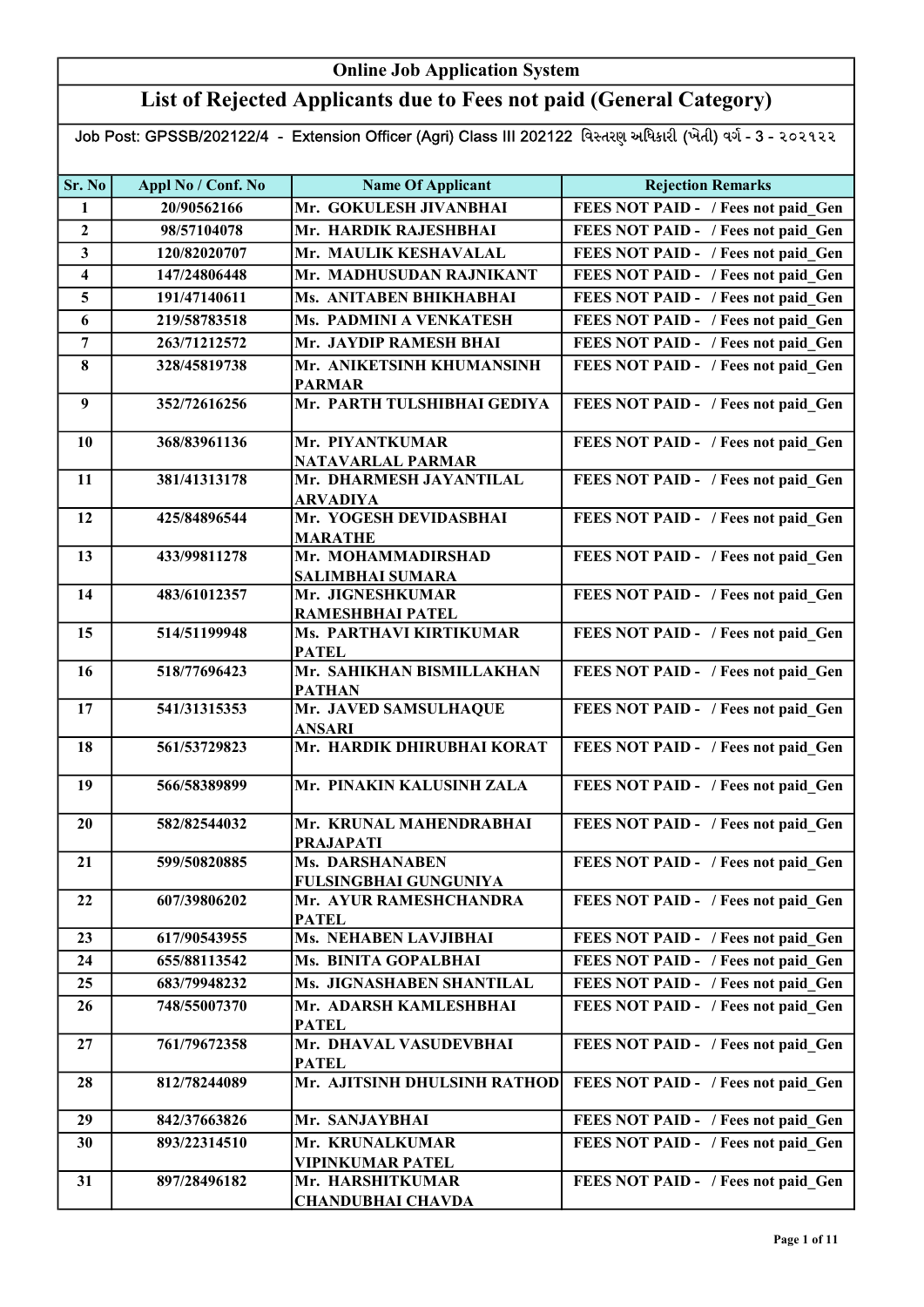## List of Rejected Applicants due to Fees not paid (General Category)

| 32 | 984/99407954  | Mr. KRUNALKUMAR                              | FEES NOT PAID - / Fees not paid Gen |
|----|---------------|----------------------------------------------|-------------------------------------|
|    |               | <b>VIPINKUMAR PATEL</b>                      |                                     |
| 33 | 988/50672666  | Mr. PRAVINSINH HIMMATSINH<br><b>RATHOD</b>   | FEES NOT PAID - / Fees not paid Gen |
| 34 | 995/17575299  | <b>Ms. NAMRATABEN BHARATBHAI</b>             | FEES NOT PAID - / Fees not paid Gen |
|    |               | <b>PANSURIYA</b>                             |                                     |
| 35 | 998/81727418  | Mr. KRUNALKUMAR                              | FEES NOT PAID - / Fees not paid_Gen |
|    |               | <b>VIPINKUMAR PATEL</b>                      |                                     |
| 36 | 1087/64850288 | Mr. KRUNALKUMAR                              | FEES NOT PAID - / Fees not paid_Gen |
|    |               | <b>VIPINKUMAR PATEL</b>                      |                                     |
| 37 | 1111/60281737 | Ms. NAMRATABEN BHARATBHAI                    | FEES NOT PAID - / Fees not paid_Gen |
|    |               | <b>PANSURIYA</b>                             |                                     |
| 38 | 1143/36035641 | Ms. KRUTI MAHESHBHAI                         | FEES NOT PAID - / Fees not paid Gen |
|    |               | <b>GORASIYA</b>                              |                                     |
| 39 | 1181/94149406 | Mr. DILIPBHAI JADAVBHAI                      | FEES NOT PAID - / Fees not paid Gen |
|    |               | <b>KESHAVALA</b><br>Mr. AARIFMAHAMAD         |                                     |
| 40 | 1313/88855350 | <b>ABDULSAMAD LIHAR</b>                      | FEES NOT PAID - / Fees not paid Gen |
| 41 | 1336/29370065 | Mr. KIRANKUMAR                               | FEES NOT PAID - / Fees not paid Gen |
|    |               | SHIVRAMBHAI PANDYA                           |                                     |
| 42 | 1345/11346873 | Mr. AVIRAJSINH                               | FEES NOT PAID - / Fees not paid Gen |
|    |               | <b>MAHENDRASINH RAJPUT</b>                   |                                     |
| 43 | 1393/89331608 | <b>Ms. SHIVANEEBEN</b>                       | FEES NOT PAID - / Fees not paid Gen |
|    |               | NARENDRABHAI PATEL                           |                                     |
| 44 | 1418/40273122 | Mr. RAJ BHARATBHAI BHUVA                     | FEES NOT PAID - / Fees not paid Gen |
| 45 | 1459/66062560 | Mr. LALABHAI RANJITBHAI                      | FEES NOT PAID - / Fees not paid Gen |
|    |               | <b>DINDOR</b>                                |                                     |
| 46 | 1484/78121980 | Mr. JAIMINKUMAR DHIRAJLAL                    | FEES NOT PAID - / Fees not paid Gen |
|    |               | <b>PATEL</b>                                 |                                     |
| 47 | 1615/93923111 | Mr. KANJI HIRABHAI MORDAV                    | FEES NOT PAID - / Fees not paid Gen |
|    |               |                                              |                                     |
| 48 | 1619/96098657 | Mr. ABID HUSSAIN RAZAK                       | FEES NOT PAID - / Fees not paid Gen |
|    |               | <b>HUSSAIN CHAUDHARY</b>                     |                                     |
| 49 | 1685/44390930 | Mr. AVIRAJSINH<br><b>MAHENDRASINH RAJPUT</b> | FEES NOT PAID - / Fees not paid Gen |
| 50 | 1687/54142280 | Ms. DIVYABEN SHIRISHBHAI                     | FEES NOT PAID - / Fees not paid Gen |
|    |               | <b>PATEL</b>                                 |                                     |
| 51 | 1692/25192800 | Mr. SHAKTI GOPAL SINGH                       | FEES NOT PAID - / Fees not paid Gen |
|    |               | <b>RATHORE</b>                               |                                     |
| 52 | 1706/97160792 | Ms. DHARA JAYESHBHAI PATEL                   | FEES NOT PAID - / Fees not paid Gen |
|    |               |                                              |                                     |
| 53 | 1711/78281635 | Ms. DHARA JAYESHBHAI PATEL                   | FEES NOT PAID - / Fees not paid Gen |
| 54 | 1712/56708276 | Mr. RAJESH BHAVESHBHAI                       | FEES NOT PAID - / Fees not paid Gen |
|    | 1759/91798666 | Ms. KRUTIBEN MAHESHBHAI                      |                                     |
| 55 |               | <b>GORASIYA</b>                              | FEES NOT PAID - / Fees not paid Gen |
| 56 | 1765/45665178 | Ms. KRUTIBEN MAHESHBHAI                      | FEES NOT PAID - / Fees not paid Gen |
|    |               | <b>GORASIYA</b>                              |                                     |
| 57 | 1776/48438879 | Mr. HEMANTKUMAR                              | FEES NOT PAID - / Fees not paid Gen |
|    |               | ARVINDBHAI MODIYA                            |                                     |
| 58 | 1807/31583574 | Mr. ALPESHKUMAR                              | FEES NOT PAID - / Fees not paid Gen |
|    |               | <b>BALAVANTBHAI PARMAR</b>                   |                                     |
| 59 | 1808/33037490 | Ms. RAJAL GOPALBHAI PATEL                    | FEES NOT PAID - / Fees not paid_Gen |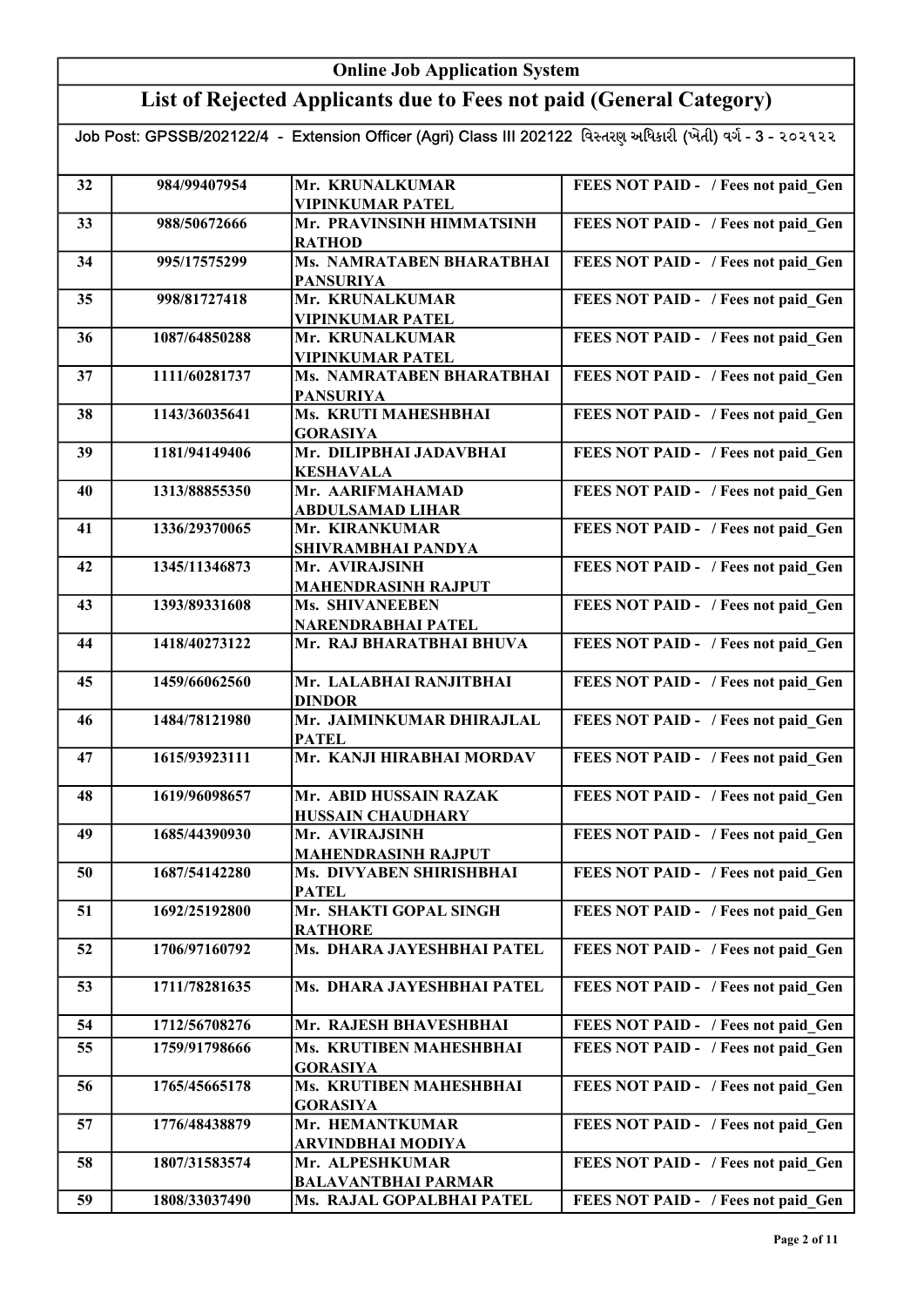## List of Rejected Applicants due to Fees not paid (General Category)

| 60 | 1894/46755203 | Mr. NILESHKUMAR NAGJIBHAI<br><b>VASAVA</b>     | FEES NOT PAID - / Fees not paid Gen |
|----|---------------|------------------------------------------------|-------------------------------------|
| 61 | 1937/30857182 | Mr. PARTH GHANSHYAMBHAI                        | FEES NOT PAID - / Fees not paid Gen |
| 62 | 1972/72907872 | <b>BAGADIYA</b><br>Mr. JANAKKUMAR ARVINDBHAI   | FEES NOT PAID - / Fees not paid Gen |
| 63 | 2013/59130248 | Mr. KRUNALBHAI SUNILBHAI                       | FEES NOT PAID - / Fees not paid Gen |
|    |               | <b>PATEL</b>                                   |                                     |
| 64 | 2047/35828377 | Mrs. VIMALABEN RAMESHBHAI                      | FEES NOT PAID - / Fees not paid_Gen |
|    |               | <b>RATHOD</b>                                  |                                     |
| 65 | 2060/60068618 | Mrs. VIMALABEN RAMESHBHAI                      | FEES NOT PAID - / Fees not paid Gen |
|    |               | <b>RATHOD</b>                                  |                                     |
| 66 | 2103/62410752 | Mr. ANILBHAI NATVARDAS                         | FEES NOT PAID - / Fees not paid_Gen |
| 67 | 2115/67744352 | <b>RAMANUJ</b><br>Mr. KEVALKUMAR FULABHAI      | FEES NOT PAID - / Fees not paid Gen |
|    |               | <b>VADADODIYA</b>                              |                                     |
| 68 | 2152/65215993 | Mr. PAVANKUMAR RAMESHBHAI                      | FEES NOT PAID - / Fees not paid Gen |
| 69 | 2155/53916291 | Mr. KEVALKUMAR FULABHAI                        | FEES NOT PAID - / Fees not paid Gen |
|    |               | <b>VADADODIYA</b>                              |                                     |
| 70 | 2158/88318875 | Mr. DHARMENDRAKUMAR                            | FEES NOT PAID - / Fees not paid Gen |
|    |               | <b>VADILAL PATEL</b>                           |                                     |
| 71 | 2162/57861752 | Mr. ASHOKBHAI BABUBHAI                         | FEES NOT PAID - / Fees not paid Gen |
| 72 | 2168/69559930 | <b>DESHMUKH</b><br>Mr. AXAY DHIRUBHAI RADADIYA | FEES NOT PAID - / Fees not paid Gen |
|    |               |                                                |                                     |
| 73 | 2235/76002651 | Mr. UMESHKUMAR SOMABHAI                        | FEES NOT PAID - / Fees not paid_Gen |
|    |               | <b>RAVAT</b>                                   |                                     |
| 74 | 2244/95274780 | Mr. MOHIT RATILAL RANGANI                      | FEES NOT PAID - / Fees not paid_Gen |
| 75 | 2277/52304061 | Mr. RANJITSINH RAVJIBHAI                       | FEES NOT PAID - / Fees not paid_Gen |
| 76 | 2280/21880825 | Mr. HARISANGBHAI VIJABHAI                      | FEES NOT PAID - / Fees not paid Gen |
|    |               | <b>GOHIL</b>                                   |                                     |
| 77 | 2331/66160170 | Ms. TRISAKUMARI                                | FEES NOT PAID - / Fees not paid_Gen |
|    |               | PRABHAKARBHAI SONVANE                          |                                     |
| 78 | 2400/59350007 | Mr. DATTKUMAR MAHESHBHAI                       | FEES NOT PAID - / Fees not paid_Gen |
| 79 | 2445/68797688 | <b>RAVAL</b><br>Mr. MAYURKUMAR ASHOKBHAI       | FEES NOT PAID - / Fees not paid Gen |
|    |               | <b>PATEL</b>                                   |                                     |
| 80 | 2542/95903377 | Mrs. ZALAKBAHEN JAYANTIBHAI                    | FEES NOT PAID - / Fees not paid Gen |
|    |               | <b>PATEL</b>                                   |                                     |
| 81 | 2715/57494834 | Mrs. KHUSHBUBA RAJDEEP                         | FEES NOT PAID - / Fees not paid Gen |
|    |               | <b>GOHIL</b>                                   |                                     |
| 82 | 2748/55176746 | Mr. PARTH GHANSHYAMBHAI<br><b>BAGADIYA</b>     | FEES NOT PAID - / Fees not paid Gen |
| 83 | 2798/49769112 | Mr. AMIT VITHALBHAI GAJERA                     | FEES NOT PAID - / Fees not paid Gen |
| 84 | 2827/19955306 | Mr. SAURABHKUMAR                               | FEES NOT PAID - / Fees not paid Gen |
|    |               | NARAYANBHAI PATEL                              |                                     |
| 85 | 2863/80066890 | Mr. MEHUL SHANTIBHAI RAMANI                    | FEES NOT PAID - / Fees not paid Gen |
| 86 | 2868/82848521 | Mr. MEHUL SHANTIBHAI RAMANI                    | FEES NOT PAID - / Fees not paid Gen |
| 87 | 2876/35457004 | Mr. KAUSHIK KUMAR                              | FEES NOT PAID - / Fees not paid Gen |
| 88 | 2913/25141568 | Mr. RAHULKUMAR HARJIBHAI                       | FEES NOT PAID - / Fees not paid Gen |
|    |               | <b>BORICHA</b>                                 |                                     |
| 89 | 2942/82630908 | Mr. VIKASKUMAR                                 | FEES NOT PAID - / Fees not paid Gen |
|    |               |                                                |                                     |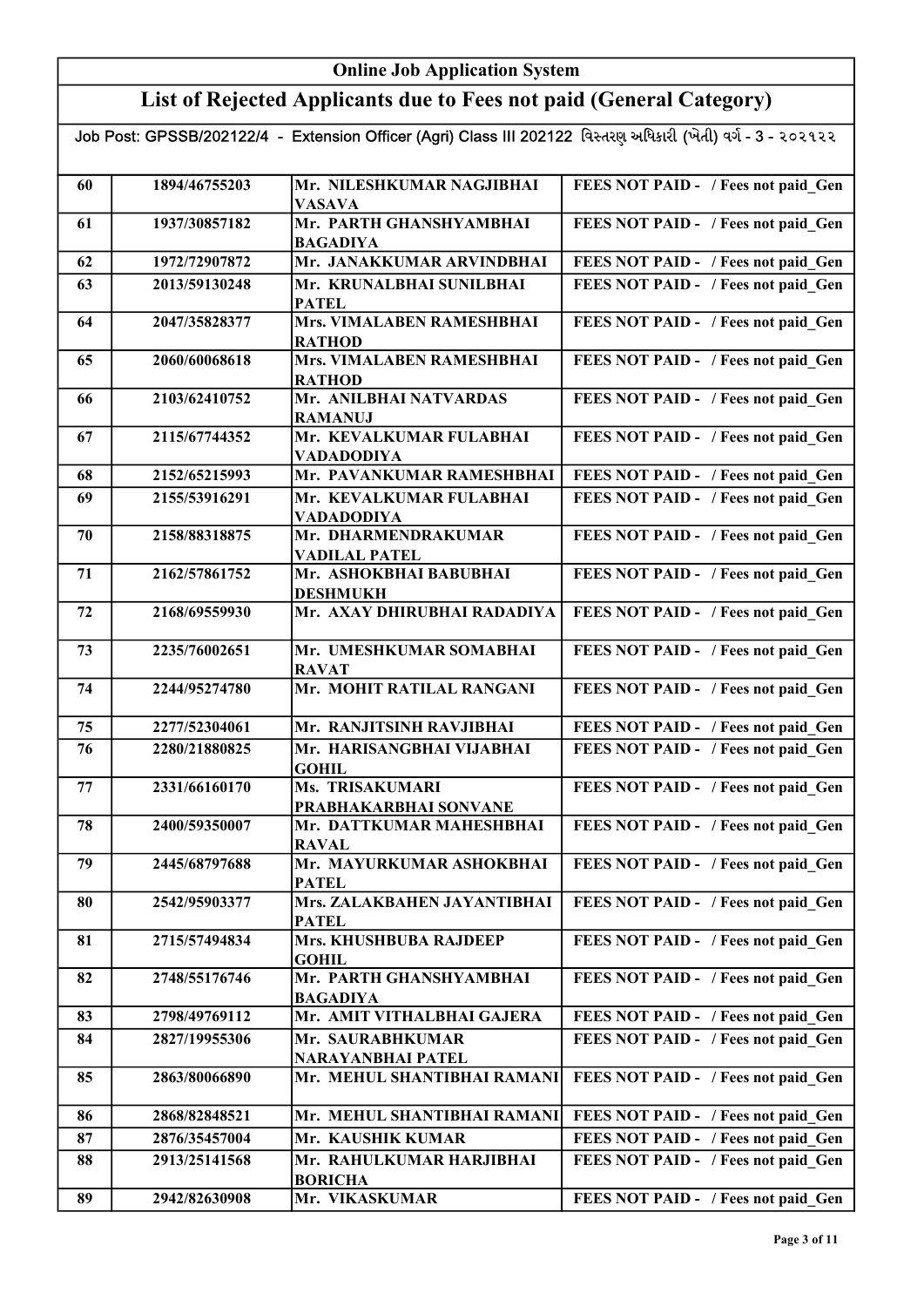## List of Rejected Applicants due to Fees not paid (General Category)

| 90         | 2954/46377889 | Mr. KANAKKUMAR                            | FEES NOT PAID - / Fees not paid Gen |
|------------|---------------|-------------------------------------------|-------------------------------------|
|            |               | <b>SHAILESHBHAI PATEL</b>                 |                                     |
| 91         | 2972/97856171 | Mrs. RUCHITA MAHENDRABHAI<br><b>PATEL</b> | FEES NOT PAID - / Fees not paid Gen |
| 92         | 3004/46135397 | Mr. VIJAY RAMESHBHAI                      | FEES NOT PAID - / Fees not paid Gen |
|            |               | <b>MANGROLIYA</b>                         |                                     |
| 93         | 3018/22518959 | Mr. DHARMIKKUMAR                          | FEES NOT PAID - / Fees not paid Gen |
|            |               | <b>ASHVINBHAI PATEL</b>                   |                                     |
| 94         | 3019/54722278 | Mr. DHARMIKKUMAR                          | FEES NOT PAID - / Fees not paid_Gen |
|            |               | RAMESHBHAI PATEL                          |                                     |
| 95         | 3031/32773793 | Ms. ANITABEN BHIKHABHAI                   | FEES NOT PAID - / Fees not paid_Gen |
|            |               | <b>PATEL</b>                              |                                     |
| 96         | 3037/59842328 | Mr. JIGNESH BHAI DILIPBHAI                | FEES NOT PAID - / Fees not paid_Gen |
|            |               | <b>PARMAR</b>                             |                                     |
|            |               | <b>Ms. RINKAL KIRITKUMAR</b>              |                                     |
| 97         | 3058/51990490 |                                           | FEES NOT PAID - / Fees not paid_Gen |
|            |               | <b>PANDYA</b>                             |                                     |
| 98         | 3074/26318798 | Mr. HARSH VIPULBHAI PATEL                 | FEES NOT PAID - / Fees not paid Gen |
|            |               |                                           |                                     |
| 99         | 3076/90663911 | Mr. MUKUND HITESHBHAI PATEL               | FEES NOT PAID - / Fees not paid Gen |
| <b>100</b> | 3132/20079331 | Ms. ANKITABEN DINESHKUMAR                 | FEES NOT PAID - / Fees not paid Gen |
|            |               |                                           |                                     |
|            | 3187/26576937 | <b>NAGARIYA</b><br>Ms. SABA MAHAMMAD SAFI |                                     |
| 101        |               |                                           | FEES NOT PAID - / Fees not paid Gen |
| 102        | 3193/22292758 | Ms. MAITREE BHARATBHAI                    | FEES NOT PAID - / Fees not paid Gen |
| 103        | 3198/63372632 | <b>Ms. MAITREE BHARATBHAI</b>             | FEES NOT PAID - / Fees not paid Gen |
|            |               | <b>PATEL</b>                              |                                     |
| 104        | 3207/20895081 | Mr. NILAYKUMAR                            | FEES NOT PAID - / Fees not paid Gen |
|            |               | <b>JASHVANTBHAI CHAUDHARI</b>             |                                     |
| 105        | 3248/35766342 | Ms. SWATI SAGARKANTI LENKA                | FEES NOT PAID - / Fees not paid Gen |
|            |               | <b>LENKA</b>                              |                                     |
| 106        | 3254/46599746 | Mr. PINKAL RAMESHBHAI PATEL               | FEES NOT PAID - / Fees not paid Gen |
| 107        | 3303/66983557 | Mr. TRUSHAL LILADHARBHAI                  | FEES NOT PAID - / Fees not paid Gen |
|            |               | <b>DHARSENDA</b>                          |                                     |
| 108        | 3320/99775509 | Mr. SAVANKUMAR KIRITBHAI                  | FEES NOT PAID - / Fees not paid Gen |
| 109        | 3321/40595299 | Mr. KAMLESH CHANDUBHAI                    | FEES NOT PAID - / Fees not paid Gen |
|            |               | <b>TANK</b>                               |                                     |
| 110        | 3328/72674039 | Ms. JUHIBEN SURESHBHAI PATEL              | FEES NOT PAID - / Fees not paid Gen |
| 111        | 3373/26490097 | Mr. MAYANK ANILBHAI PATEL                 | FEES NOT PAID - / Fees not paid Gen |
|            |               |                                           |                                     |
| 112        | 3384/13961900 | Mr. TASVIRKUMAR MANUBHAI                  | FEES NOT PAID - / Fees not paid Gen |
|            |               |                                           |                                     |
|            |               | <b>PATEL</b>                              |                                     |
| 113        | 3426/76939372 | Ms. RINKU DEVCHANDBHAI                    | FEES NOT PAID - / Fees not paid Gen |
|            |               | <b>PATEL</b>                              |                                     |
| 114        | 3473/88371455 | Mr. DIPAKKUMAR TEJRAMBHAI                 | FEES NOT PAID - / Fees not paid Gen |
|            |               | <b>RAJGOR</b>                             |                                     |
| 115        | 3481/49524020 | Ms. NIKITABAHEN KANUBHAI                  | FEES NOT PAID - / Fees not paid Gen |
|            |               | <b>PATEL</b>                              |                                     |
| 116        | 3656/68389205 | Mr. PRAVINBHAI AMBALAL                    | FEES NOT PAID - / Fees not paid Gen |
|            |               | <b>CHAUHAN</b>                            |                                     |
| 117        | 3909/82136926 | Mr. ROHITKUMAR                            | FEES NOT PAID - / Fees not paid Gen |
|            |               | RAMESHCHANDRA TRIVEDI                     |                                     |
| 118        | 3961/46412522 | Mr. RAVENDRASINH                          | FEES NOT PAID - / Fees not paid Gen |
|            |               | <b>BALVANTSINH RAJPUT</b>                 |                                     |
|            |               |                                           |                                     |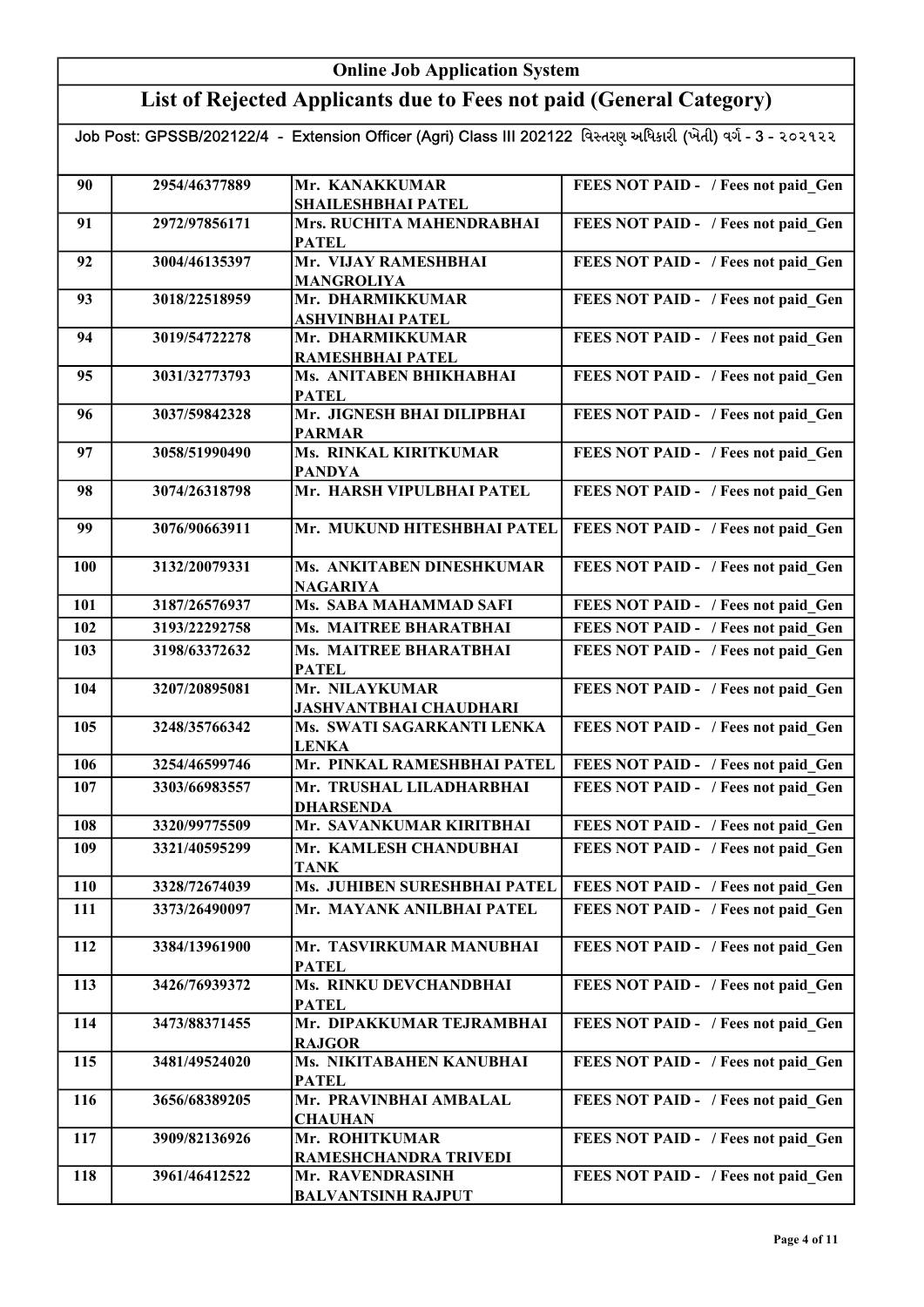# List of Rejected Applicants due to Fees not paid (General Category)

| 119 | 4008/61790283 | Mr. NIKUNJ ANILBHAI                     | FEES NOT PAID - / Fees not paid Gen |
|-----|---------------|-----------------------------------------|-------------------------------------|
|     |               | <b>SABALPARA</b>                        |                                     |
| 120 | 4059/96370222 | Mr. ILESHKUMAR POPATLAL                 | FEES NOT PAID - / Fees not paid Gen |
|     | 4123/83130483 | <b>BARANDA</b><br>Mr. HARDIK GOVINDBHAI |                                     |
| 121 |               | <b>SADARIYA</b>                         | FEES NOT PAID - / Fees not paid Gen |
| 122 | 4126/49915246 | Mr. PRATIK KUMAR PUNJABHAI              | FEES NOT PAID - / Fees not paid Gen |
|     |               | <b>LABANA</b>                           |                                     |
| 123 | 4161/55044145 | Ms. PINKYBEN PRAKASHKUMAR               | FEES NOT PAID - / Fees not paid_Gen |
|     |               | <b>PATEL</b>                            |                                     |
| 124 | 4182/17410097 | Mr. DIVYESHKUMAR KANUNHAI               | FEES NOT PAID - / Fees not paid_Gen |
|     |               | <b>PATEL</b>                            |                                     |
| 125 | 4215/20867810 | Mr. PARAS MUKESHBHAI                    | FEES NOT PAID - / Fees not paid_Gen |
|     |               | <b>BABARIYA</b>                         |                                     |
| 126 | 4218/49302038 | Mr. HARSHADBHAI                         | FEES NOT PAID - / Fees not paid_Gen |
|     |               | <b>RAMESHBHAI JADAV</b>                 |                                     |
| 127 | 4256/77000305 | Mr. ASHOKBHAI DHEERUBHAI                | FEES NOT PAID - / Fees not paid Gen |
|     |               | <b>RUDATALA</b>                         |                                     |
| 128 | 4258/63153233 | Mr. VISHAL DHARMESH SOLANKI             | FEES NOT PAID - / Fees not paid Gen |
| 129 | 4307/87923202 | Ms. DIMPAL HARSUKHBHAI                  |                                     |
|     |               | <b>SOJITRA</b>                          | FEES NOT PAID - / Fees not paid_Gen |
| 130 | 4365/90388076 | Ms. CHANDNIBEN MANOJ BHAI               | FEES NOT PAID - / Fees not paid Gen |
|     |               | <b>PATEL</b>                            |                                     |
| 131 | 4468/76153162 | Ms. PANKTI JAYESHKUMAR NAIK             | FEES NOT PAID - / Fees not paid Gen |
|     |               |                                         |                                     |
| 132 | 4490/78421876 | Mr. PRAKASHKUMAR                        | FEES NOT PAID - / Fees not paid Gen |
|     |               | RAMESHBHAI BHAGAT                       |                                     |
| 133 | 4492/39793148 | Mr. AJITSINH KIRITSINH                  | FEES NOT PAID - / Fees not paid Gen |
|     |               | <b>CHAUHAN</b>                          |                                     |
| 134 | 4522/72681131 | Ms. SAJNABEN DINESHBHAI                 | FEES NOT PAID - / Fees not paid Gen |
|     |               | <b>VAGHASIYA</b>                        |                                     |
| 135 | 4553/79152326 | Mr. HIMANSHUBHAI DANABHAI               | FEES NOT PAID - / Fees not paid Gen |
|     |               | <b>RATHOD</b>                           |                                     |
| 136 | 4558/49130671 | Mr. JIGAR AMRUTBHAI                     | FEES NOT PAID - / Fees not paid_Gen |
| 137 | 4618/44992619 | Mr. AZIZKHAN IBRAHIMKHAN                | FEES NOT PAID - / Fees not paid Gen |
|     |               | <b>GHORI</b>                            |                                     |
| 138 | 4632/30533202 | Mr. PARAGKUMAR HARIBHAI                 | FEES NOT PAID - / Fees not paid Gen |
|     |               | <b>RATHOD</b>                           |                                     |
| 139 | 4671/42366694 | Ms. GEETABEN VITHTHALBHAI               | FEES NOT PAID - / Fees not paid_Gen |
|     |               | <b>BHUSARA</b>                          |                                     |
| 140 | 4696/82019431 | Ms. VIMALBEN SHANKARLAL                 | FEES NOT PAID - / Fees not paid Gen |
|     |               | <b>KOTADIYA</b>                         |                                     |
| 141 | 4723/79150853 | Ms. VIDHIBEN KANTILAL PATEL             | FEES NOT PAID - / Fees not paid Gen |
| 142 | 4736/95846572 | <b>Ms. SHIVANEEBEN</b>                  | FEES NOT PAID - / Fees not paid Gen |
|     |               | NARENDRABHAI PATEL                      |                                     |
| 143 | 4760/46822732 | Mr. HITESHKUMAR PUNJABHAI               | FEES NOT PAID - / Fees not paid Gen |
|     |               | <b>VANKAR</b>                           |                                     |
| 144 | 4799/42924818 | Mr. SHYAM PRAVINBHAI                    | FEES NOT PAID - / Fees not paid Gen |
|     |               | <b>GHODASARA</b>                        |                                     |
| 145 | 4803/14806983 | Mrs. ADITI DILIPBHAI PATEL              | FEES NOT PAID - / Fees not paid Gen |
| 146 | 4861/21403032 | Mr. TANUBHA SABATSANG ZALA              | FEES NOT PAID - / Fees not paid Gen |
|     |               |                                         |                                     |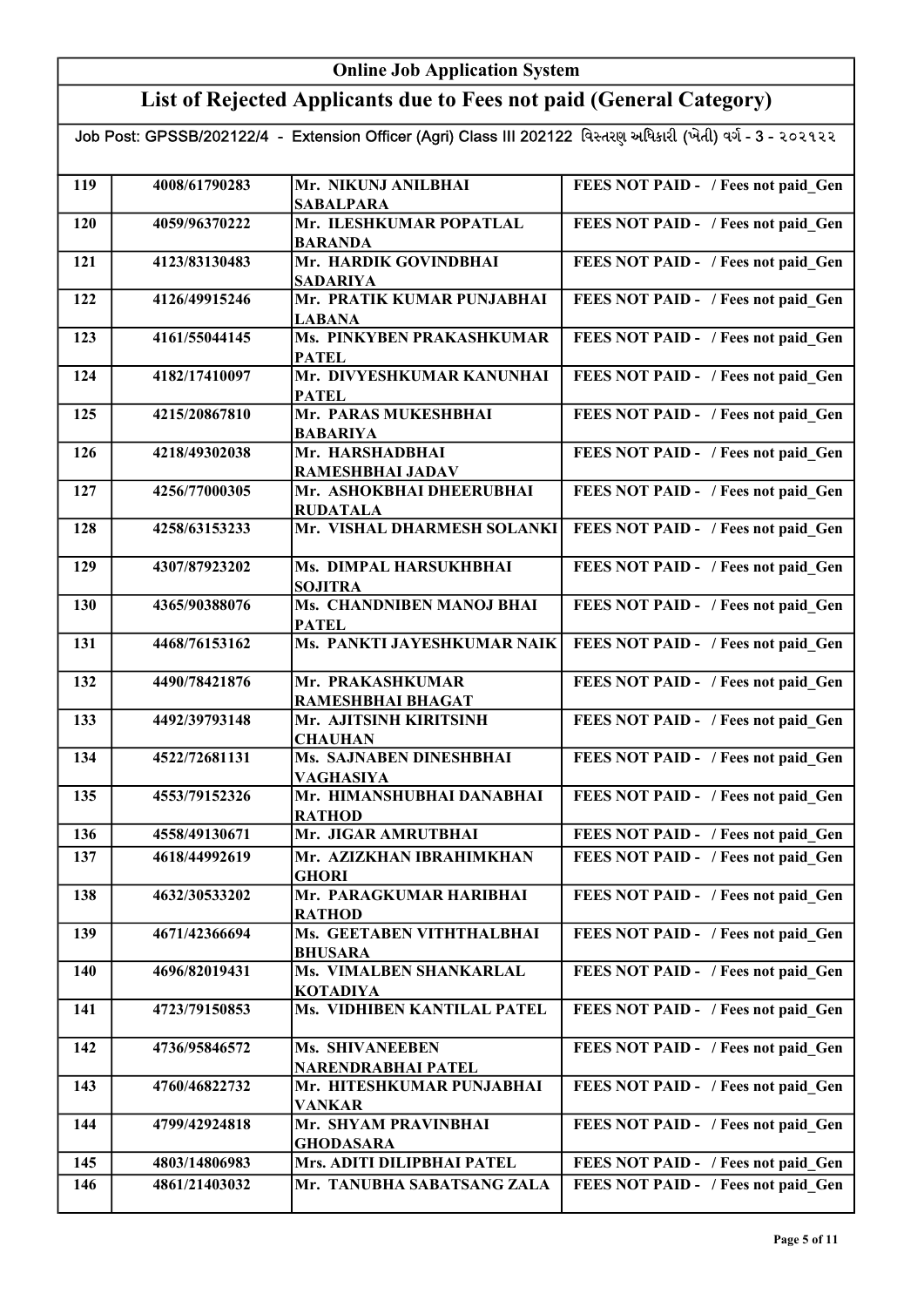## List of Rejected Applicants due to Fees not paid (General Category)

| 147 | 4868/84575574 | Mr. RUSHIKESH RAJANIKANT<br><b>PATEL</b>      | FEES NOT PAID - / Fees not paid Gen |
|-----|---------------|-----------------------------------------------|-------------------------------------|
| 148 | 4963/86720183 | Mr. PRANAVKUMAR VINODBHAI<br><b>PANDYA</b>    | FEES NOT PAID - / Fees not paid Gen |
| 149 | 5124/63714197 | Mr. NIRAVKUMAR RAMESHBHAI<br><b>CHAUDHARI</b> | FEES NOT PAID - / Fees not paid Gen |
| 150 | 5137/39712094 | Mr. RAJKUMAR VINODCHANDRA<br><b>PATEL</b>     | FEES NOT PAID - / Fees not paid_Gen |
| 151 | 5150/38642757 | Mr. HARDIKSINH BHARTSINH<br><b>CHAUHAN</b>    | FEES NOT PAID - / Fees not paid_Gen |
| 152 | 5179/63401277 | Ms. KRISHNA KETANBHAI<br><b>GONDALIYA</b>     | FEES NOT PAID - / Fees not paid_Gen |
| 153 | 5200/61538481 | Ms. NEHALBEN GOPALBHAI<br><b>BAMBHAROLIYA</b> | FEES NOT PAID - / Fees not paid_Gen |
| 154 | 5235/48876831 | Mr. SANJAY KUMAR<br><b>BHIKHABHAI PATEL</b>   | FEES NOT PAID - / Fees not paid_Gen |
| 155 | 5253/65847223 | Mr. ROHITKUMAR<br>RAMESHCHANDRA TRIVEDI       | FEES NOT PAID - / Fees not paid_Gen |
| 156 | 5266/29125833 | Mr. DHRUVKUMAR<br><b>CHANDUBHAI PADSHALA</b>  | FEES NOT PAID - / Fees not paid Gen |
| 157 | 5433/61263718 | Mr. KAUSHIKKUMAR MAHESH<br><b>DALSANIYA</b>   | FEES NOT PAID - / Fees not paid Gen |
| 158 | 5456/41243280 | Mr. AJAYSINH MANVARSINH                       | FEES NOT PAID - / Fees not paid Gen |
| 159 | 5479/51260357 | Ms. POOJABEN PRATIKKUMAR<br><b>PATEL</b>      | FEES NOT PAID - / Fees not paid Gen |
| 160 | 5506/52035439 | Ms. ASHITA VISHNUBHAI PATEL                   | FEES NOT PAID - / Fees not paid Gen |
| 161 | 5524/33430313 | Ms. DARSHIKA VASANTBHAI                       | FEES NOT PAID - / Fees not paid Gen |
| 162 | 5624/65353550 | Mr. DIYESKUMAR RAMESHBHAI                     | FEES NOT PAID - / Fees not paid Gen |
| 163 | 5665/22602303 | Mr. BRIJESHKUMAR<br><b>VISHNUBHAI PATEL</b>   | FEES NOT PAID - / Fees not paid_Gen |
| 164 | 5750/30474089 | Mr. BHARGAV HASMUKHBHAI<br><b>KUMBHANI</b>    | FEES NOT PAID - / Fees not paid Gen |
| 165 | 5761/20194839 | Ms. MANSIBEN RAJESHKUMAR<br><b>FALDU</b>      | FEES NOT PAID - / Fees not paid_Gen |
| 166 | 5783/27795766 | Mr. PRASHANT<br>PARSHOTAMBHAI DOBARIYA        | FEES NOT PAID - / Fees not paid Gen |
| 167 | 5793/70335175 | Mr. ANAND KUMAR<br><b>GANPATBHAI VAGHELA</b>  | FEES NOT PAID - / Fees not paid Gen |
| 168 | 5795/32300543 | Mr. ARPITKUMAR RAGHUBHAI<br><b>PATEL</b>      | FEES NOT PAID - / Fees not paid Gen |
| 169 | 5977/18452059 | Mr. HEMANG NARESHBHAI JOSHI                   | FEES NOT PAID - / Fees not paid Gen |
| 170 | 6002/74405315 | Ms. PRAGATIBEN<br><b>HASMUKHBHAI PATEL</b>    | FEES NOT PAID - / Fees not paid_Gen |
| 171 | 6009/98139609 | Mr. AJAYSINH MANVARSINH<br><b>CHHASATIA</b>   | FEES NOT PAID - / Fees not paid_Gen |
| 172 | 6026/26667316 | Ms. JASH JKHDJKWSH CJHG                       | FEES NOT PAID - / Fees not paid_Gen |
| 173 | 6034/11636250 | Ms. KOMALBEN NARSINHBHAI<br><b>RATHAVA</b>    | FEES NOT PAID - / Fees not paid_Gen |
| 174 | 6035/46282624 | Ms. JASH JKHDJKWSH CJHG                       | FEES NOT PAID - / Fees not paid Gen |
| 175 | 6142/39925575 | Ms. HIMANI PRAVINBHAI                         | FEES NOT PAID - / Fees not paid Gen |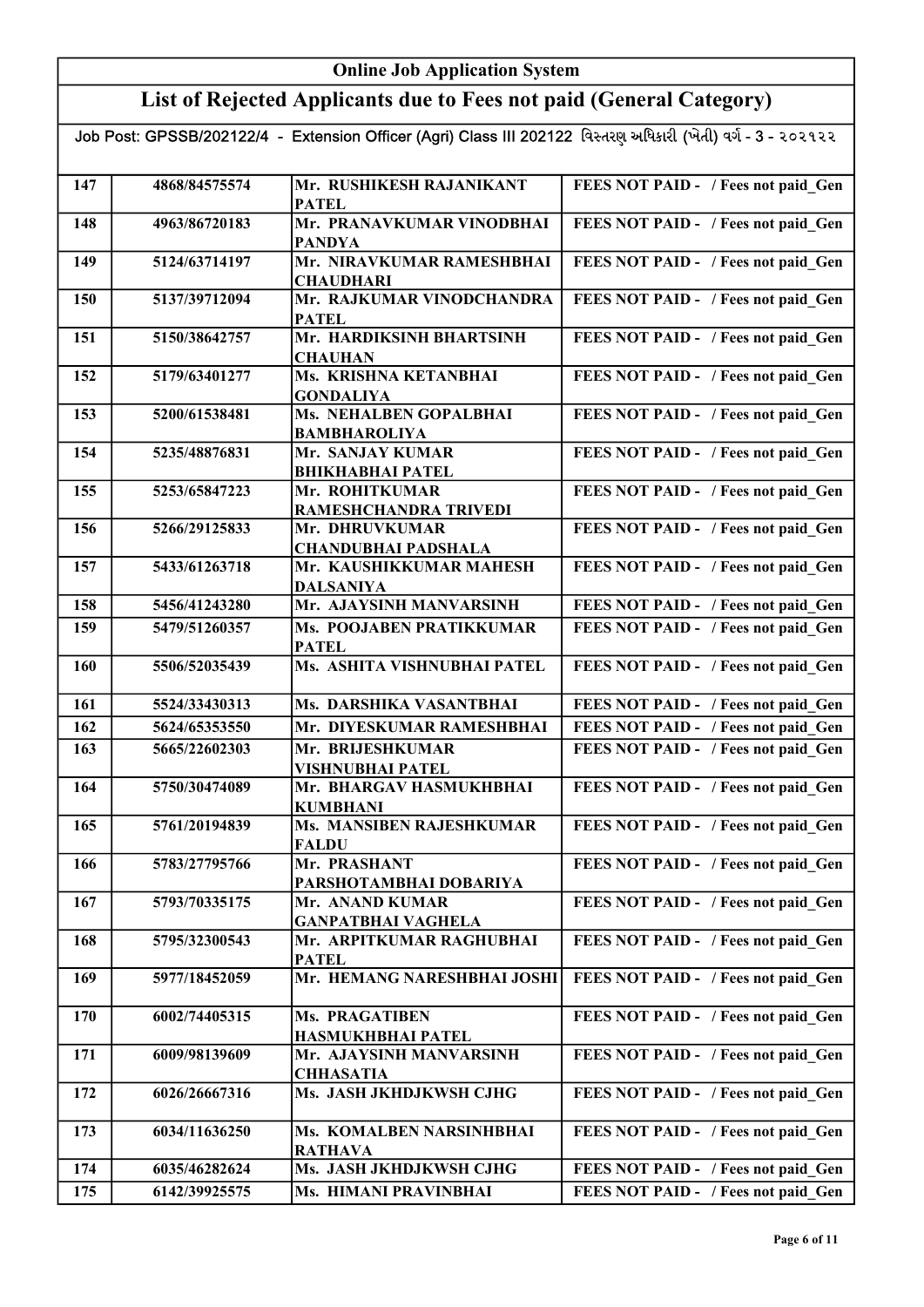#### Online Job Application System List of Rejected Applicants due to Fees not paid (General Category) Job Post: GPSSB/202122/4 - Extension Officer (Agri) Class III 202122 વિસ્તરણ અધિકારી (ખેતી) વર્ગ - 3 - ૨૦૨૧૨૨ 176 6177/53035398 Mr. VIJAYPRATAP SUDAMA SINGH CHAUHAN FEES NOT PAID - / Fees not paid Gen 177 6205/11844817 Mr. HARDIK RAMESHBHAI **GHETIYA** FEES NOT PAID - / Fees not paid Gen 178 6225/22448007 Mr. NARESHBHAI RAMANBHAI THAKOR FEES NOT PAID - / Fees not paid\_Gen 179 6256/33900538 Mr. YASHVANTKUMAR DANABHAI JADAV FEES NOT PAID - / Fees not paid Gen 180 6271/42913191 Mr. MEHULKUMAR SATISHBHAI PATEL FEES NOT PAID - / Fees not paid Gen 181 6282/24085133 Mr. YASHPALSINH BAHADURSINH JADEJA FEES NOT PAID - / Fees not paid Gen 182 6283/86264273 Ms. RAJAL GOPALBHAI PATEL FEES NOT PAID - / Fees not paid Gen 183 6312/74982511 Mr. KARAN SURESHBHAI PATEL FEES NOT PAID - / Fees not paid Gen 184 6442/26239262 Mr. JIGNESHKUMAR DHEERUBHAI TADVI FEES NOT PAID - / Fees not paid\_Gen 185 6471/12459884 Ms. MITAL KALUBHAI 186 6533/58049006 Mr. UMANG PRASANGBHAI FEES NOT PAID - / Fees not paid Gen PATEL FEES NOT PAID - / Fees not paid Gen 187 6535/35184754 Mr. UMANG PRASANGBHAI PATEL FEES NOT PAID - / Fees not paid Gen 188 6574/79028111 Ms. KRISHNA NATVARLAL SAVARIYA FEES NOT PAID - / Fees not paid Gen 189 6678/73891080 Mr. ANIKETKUMAR NATVARLAL JAVIYA FEES NOT PAID - / Fees not paid Gen 190 6689/19002566 Ms. URVI NARESHBHAI JAKASANIA FEES NOT PAID - / Fees not paid Gen 191 6764/36536691 Mr. YASHVANTKUMAR DANABHAI JADAV FEES NOT PAID - / Fees not paid Gen 192 6776/41759132 Mr. JAYESHKUMAR DINESHBHAI BHOI FEES NOT PAID - / Fees not paid Gen

| FEES NOT PAID - / Fees not paid Gen |
|-------------------------------------|
|                                     |
| FEES NOT PAID - / Fees not paid Gen |
|                                     |
| FEES NOT PAID - / Fees not paid Gen |
|                                     |
| FEES NOT PAID - / Fees not paid Gen |
|                                     |
| FEES NOT PAID - / Fees not paid Gen |
|                                     |
| FEES NOT PAID - / Fees not paid Gen |
|                                     |
| FEES NOT PAID - / Fees not paid Gen |
|                                     |
| FEES NOT PAID - / Fees not paid Gen |
|                                     |
|                                     |

193 6782/48467422 Mrs. DIYA ASHVINKUMAR PATEL | FEES NOT PAID - / Fees not paid\_Gen

194 6829/69737214 Mr. PRAKASHSINH NANIYABHAI

195 6863/69003768 Mr. AJAYBHAI MANGABHAI

RATHAVA

FEES NOT PAID - / Fees not paid Gen

FEES NOT PAID - / Fees not paid Gen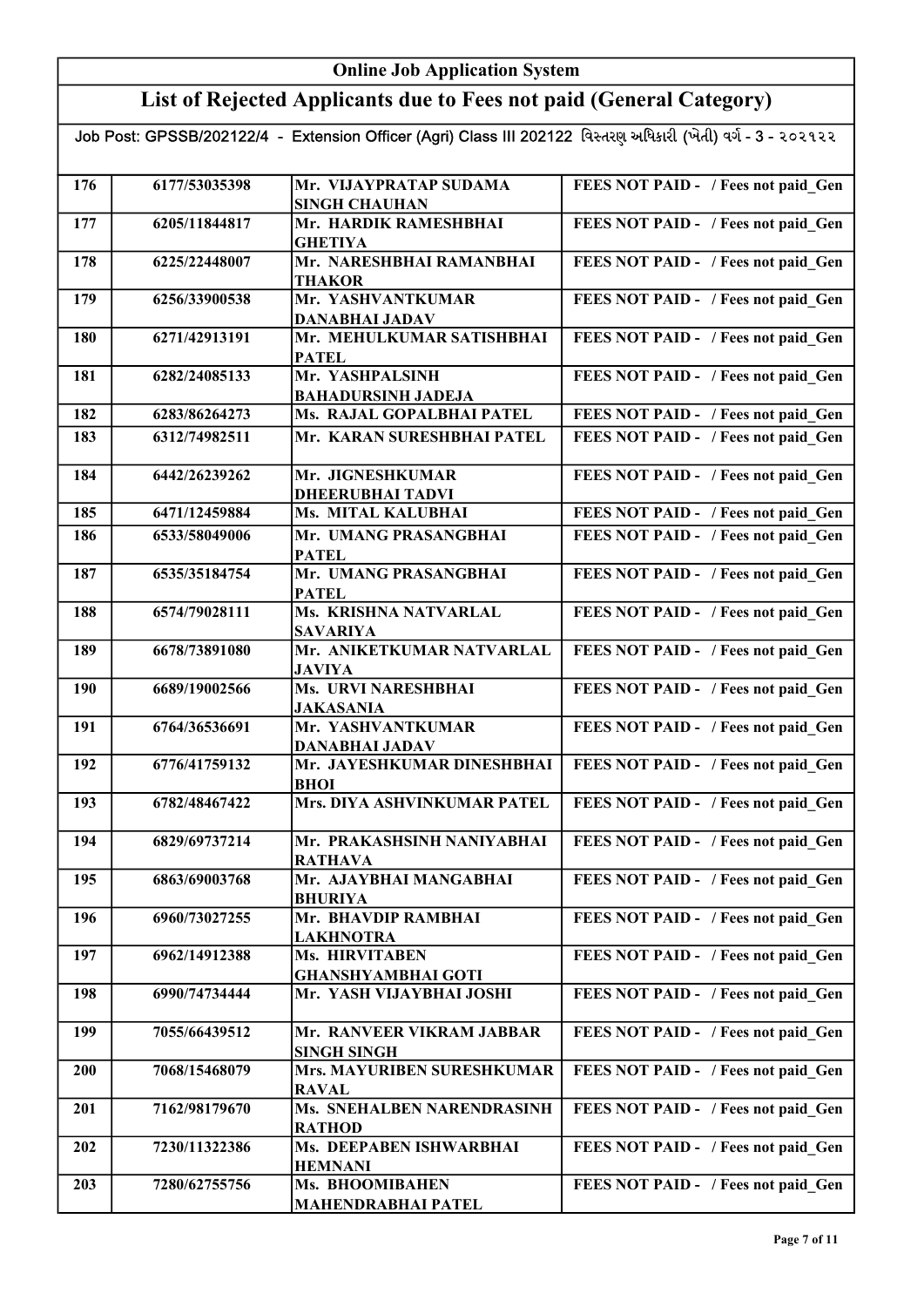## List of Rejected Applicants due to Fees not paid (General Category)

| 204 | 7324/79276587 | Ms. DARPANABEN VITTHALBHAI<br><b>GANVIT</b> | FEES NOT PAID - / Fees not paid_Gen |
|-----|---------------|---------------------------------------------|-------------------------------------|
| 205 | 7343/66250910 | Mr. UMANGKUMAR                              | FEES NOT PAID - / Fees not paid Gen |
| 206 | 7366/29099233 | Mr. YASHVANTKUMAR                           | FEES NOT PAID - / Fees not paid Gen |
|     |               | <b>DANABHAI JADAV</b>                       |                                     |
| 207 | 7374/58150427 | Mr. PRAVINSINH HIMMATSINH                   | FEES NOT PAID - / Fees not paid_Gen |
|     |               | <b>RATHOD</b>                               |                                     |
| 208 | 7474/77933688 | Mr. SANJAYKUMAR SHAKTIBHAI                  | FEES NOT PAID - / Fees not paid_Gen |
|     | 7506/73646129 | <b>VALA</b><br>Mr. PARAGKUMAR               | FEES NOT PAID - / Fees not paid Gen |
| 209 |               | NARENDRABHAI PATEL                          |                                     |
| 210 | 7568/61111868 | Mr. MAYUR KANTILAL VIROJA                   | FEES NOT PAID - / Fees not paid Gen |
|     |               |                                             |                                     |
| 211 | 7586/62870971 | Ms. ARCHI SANJAYKUMAR SHAH                  | FEES NOT PAID - / Fees not paid_Gen |
|     |               |                                             |                                     |
| 212 | 7608/24011719 | Ms. MINAXIBEN POONAMBHAI                    | FEES NOT PAID - / Fees not paid Gen |
|     |               | <b>DELVADIYA</b>                            |                                     |
| 213 | 7678/83453862 | Mr. RAJ GIRISHBHAI MAKWANA                  | FEES NOT PAID - / Fees not paid Gen |
| 214 | 7694/87970321 | Mr. SAGARKUMAR DINESHBHAI                   | FEES NOT PAID - / Fees not paid Gen |
|     |               | <b>PATEL</b>                                |                                     |
| 215 | 7699/41617917 | Mr. JIGNESHBHAI KANUBHAI                    | FEES NOT PAID - / Fees not paid Gen |
|     |               | <b>GABU</b>                                 |                                     |
| 216 | 7748/44476853 | Mrs. SHIVANI ANIKET PATEL                   | FEES NOT PAID - / Fees not paid Gen |
|     |               |                                             |                                     |
| 217 | 7799/70475895 | Mr. PRADIPKUMAR BHIKHABHAI                  | FEES NOT PAID - / Fees not paid Gen |
| 218 | 7901/17986180 | <b>PATEL</b><br>Mr. TEJASKUMAR DILIPBHAI    | FEES NOT PAID - / Fees not paid Gen |
|     |               | <b>DESAI</b>                                |                                     |
| 219 | 7914/66230298 | Mr. KASHYAP                                 | FEES NOT PAID - / Fees not paid Gen |
|     |               | PURASHOTAMBHAI TANCHAK                      |                                     |
| 220 | 7958/54323268 | Mr. MAYANKKUMAR                             | FEES NOT PAID - / Fees not paid Gen |
|     |               | <b>VINODKUMAR PATEL</b>                     |                                     |
| 221 | 7964/49866003 | Ms. HINABEN BHAGAJI THAKOR                  | FEES NOT PAID - / Fees not paid Gen |
| 222 | 7965/52945805 | Ms. PRIYALKUMARI VIPULBHAI                  | FEES NOT PAID - / Fees not paid Gen |
| 223 | 7997/62376780 | <b>CHAUDHARI</b><br>Mr. RAGHUSINH BABUSINH  | FEES NOT PAID - / Fees not paid Gen |
|     |               | <b>CHAUHAN</b>                              |                                     |
| 224 | 8025/86377527 | Mr. MAHESH VAJUBHAI CHAVDA                  | FEES NOT PAID - / Fees not paid Gen |
| 225 | 8043/41198278 | Mr. DHRUVKUMAR                              | FEES NOT PAID - / Fees not paid Gen |
|     |               | PRAFULCHANDRA GAYAKWAD                      |                                     |
| 226 | 8070/73487758 | Ms. SUHANIBEN JASHUBHAI                     | FEES NOT PAID - / Fees not paid Gen |
|     |               | <b>CHAUDHARY</b>                            |                                     |
| 227 | 8088/76862850 | Mr. SANJAYKUMAR                             | FEES NOT PAID - / Fees not paid Gen |
|     |               | <b>BHARATBHAI PATEL</b>                     |                                     |
| 228 | 8147/68697002 | Ms. DHWANI SUBHASHCHANDRA<br><b>PATEL</b>   | FEES NOT PAID - / Fees not paid Gen |
| 229 | 8151/72680230 | Ms. DIVYABEN KAILASHBHAI                    | FEES NOT PAID - / Fees not paid Gen |
| 230 | 8171/67477020 | Mr. BHAVINKUMAR                             | FEES NOT PAID - / Fees not paid Gen |
|     |               | <b>BHARATBHAI NARANBHAI PATEL</b>           |                                     |
|     |               |                                             |                                     |
| 231 | 8191/84864451 | Mr. MUKESHBHAI RAMESHBHAI                   | FEES NOT PAID - / Fees not paid Gen |
|     |               | <b>CHAUDHARI</b>                            |                                     |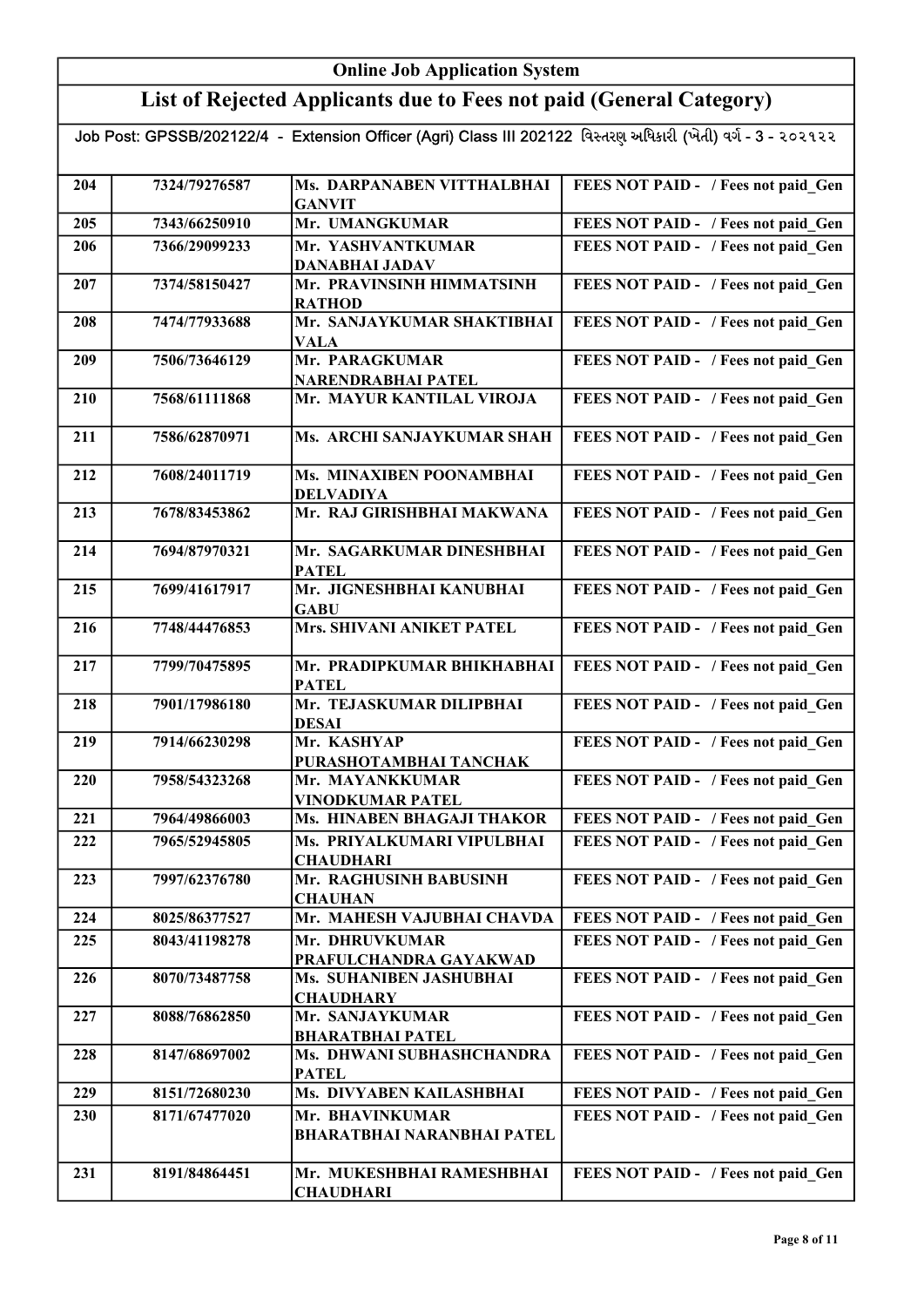## List of Rejected Applicants due to Fees not paid (General Category)

| 232 | 8279/28063758 | <b>Ms. TANVIBEN</b>                                 | FEES NOT PAID - / Fees not paid Gen |
|-----|---------------|-----------------------------------------------------|-------------------------------------|
|     |               | DHARMENDRABHAI RAKHOLIYA                            |                                     |
| 233 | 8289/90113384 | Ms. MITTALKUMARI KANTILAL<br><b>GAMIT</b>           | FEES NOT PAID - / Fees not paid_Gen |
| 234 | 8297/79523323 | Ms. NITA GOGANBHAI<br><b>KARAMATA</b>               | FEES NOT PAID - / Fees not paid Gen |
| 235 | 8308/79509080 | Mr. RAVIKUMAR HIRJIBHAI                             | FEES NOT PAID - / Fees not paid Gen |
|     |               | <b>PANSERIYA</b>                                    |                                     |
| 236 | 8338/53543405 | Mr. HARSH PRASHANTKUMAR<br><b>PATEL</b>             | FEES NOT PAID - / Fees not paid Gen |
| 237 | 8380/23726418 | Mr. ROHAN ARVINDBHAI PATEL                          | FEES NOT PAID - / Fees not paid Gen |
| 238 | 8409/15242857 | Mr. YASH MANSUKHBHAI                                | FEES NOT PAID - / Fees not paid Gen |
| 239 | 8411/43799255 | Mr. KULDEEP VAIDEBHAI                               | FEES NOT PAID - / Fees not paid Gen |
| 240 | 8428/74512020 | Mr. HASMUKHBHAI JENTIBHAI<br><b>BARIYA</b>          | FEES NOT PAID - / Fees not paid Gen |
| 241 | 8445/60732236 | Ms. DIPTIBEN VIJAYSINH<br><b>VAGHELA</b>            | FEES NOT PAID - / Fees not paid Gen |
| 242 | 8449/20402396 | Mr. DEEPKUMAR JAIMINBHAI<br><b>PATEL</b>            | FEES NOT PAID - / Fees not paid Gen |
| 243 | 8463/57414853 | Mr. RAHUL RANCHHODBHAI                              | FEES NOT PAID - / Fees not paid Gen |
| 244 | 8467/15403746 | Mr. HIRENKUMAR THAKARSINH<br><b>DAVRA</b>           | FEES NOT PAID - / Fees not paid Gen |
| 245 | 8487/76363241 | <b>Mr. JAYDIPBHAI POPATBHAI</b><br><b>KAMALIYA</b>  | FEES NOT PAID - / Fees not paid Gen |
| 246 | 8508/82868379 | Mr. TAPAN SUMANBHAI PATEL                           | FEES NOT PAID - / Fees not paid Gen |
| 247 | 8510/92080313 | Ms. DIPTIBEN VIJAYSINH                              | FEES NOT PAID - / Fees not paid Gen |
|     |               | <b>VAGHELA</b>                                      |                                     |
| 248 | 8557/85291110 | Mr. KARAN SURESHBHAI PATEL                          | FEES NOT PAID - / Fees not paid Gen |
| 249 | 8562/43804643 | Mr. RAJ SURESHBHAI PATEL                            | FEES NOT PAID - / Fees not paid Gen |
| 250 | 8595/44225888 | Mr. NIKUNJ NAGARLAL<br><b>CHAUHAN</b>               | FEES NOT PAID - / Fees not paid Gen |
| 251 | 8687/12590606 | Ms. HEMALIBEN                                       | FEES NOT PAID - / Fees not paid Gen |
| 252 | 8718/31407580 | <b>UPENDRAKUMAR SHAH</b><br>Mr. RAJUBHAI ARVINDBHAI | FEES NOT PAID - / Fees not paid Gen |
|     |               | <b>SALAT</b>                                        |                                     |
| 253 | 8754/69758153 | Ms. GUNJAN GORDHANBHAI<br><b>HARSODA</b>            | FEES NOT PAID - / Fees not paid Gen |
| 254 | 8770/50218770 | Mr. HIRABHAI DALABHAI<br><b>CHAUDHARI</b>           | FEES NOT PAID - / Fees not paid Gen |
| 255 | 8783/25855401 | Mr. MANISHBHAI MOHANBHAI<br><b>PATEL</b>            | FEES NOT PAID - / Fees not paid Gen |
| 256 | 8839/54346898 | Mr. JAYDEVSINH SARDARSINH                           | FEES NOT PAID - / Fees not paid Gen |
| 257 | 8844/27845805 | <b>THAKOR</b><br>Ms. KRISHNABEN HARSUKHBHAI         | FEES NOT PAID - / Fees not paid Gen |
|     |               | <b>DOBARIYA</b>                                     |                                     |
| 258 | 8862/20678596 | Dr. RAJPAL UPENDRASINHJI<br><b>SOLANKI</b>          | FEES NOT PAID - / Fees not paid Gen |
| 259 | 8867/12751665 | Mr. LAKHAMAN DEVASHI<br><b>ODEDARA</b>              | FEES NOT PAID - / Fees not paid Gen |
| 260 | 8900/20163901 | Mr. NIRAVKUMAR BECHARBHAI<br><b>PATEL</b>           | FEES NOT PAID - / Fees not paid Gen |
| 261 | 8908/86907752 | Mr. PARTH RASHIKBHAI                                | FEES NOT PAID - / Fees not paid Gen |
|     |               | <b>SAVALIYA</b>                                     |                                     |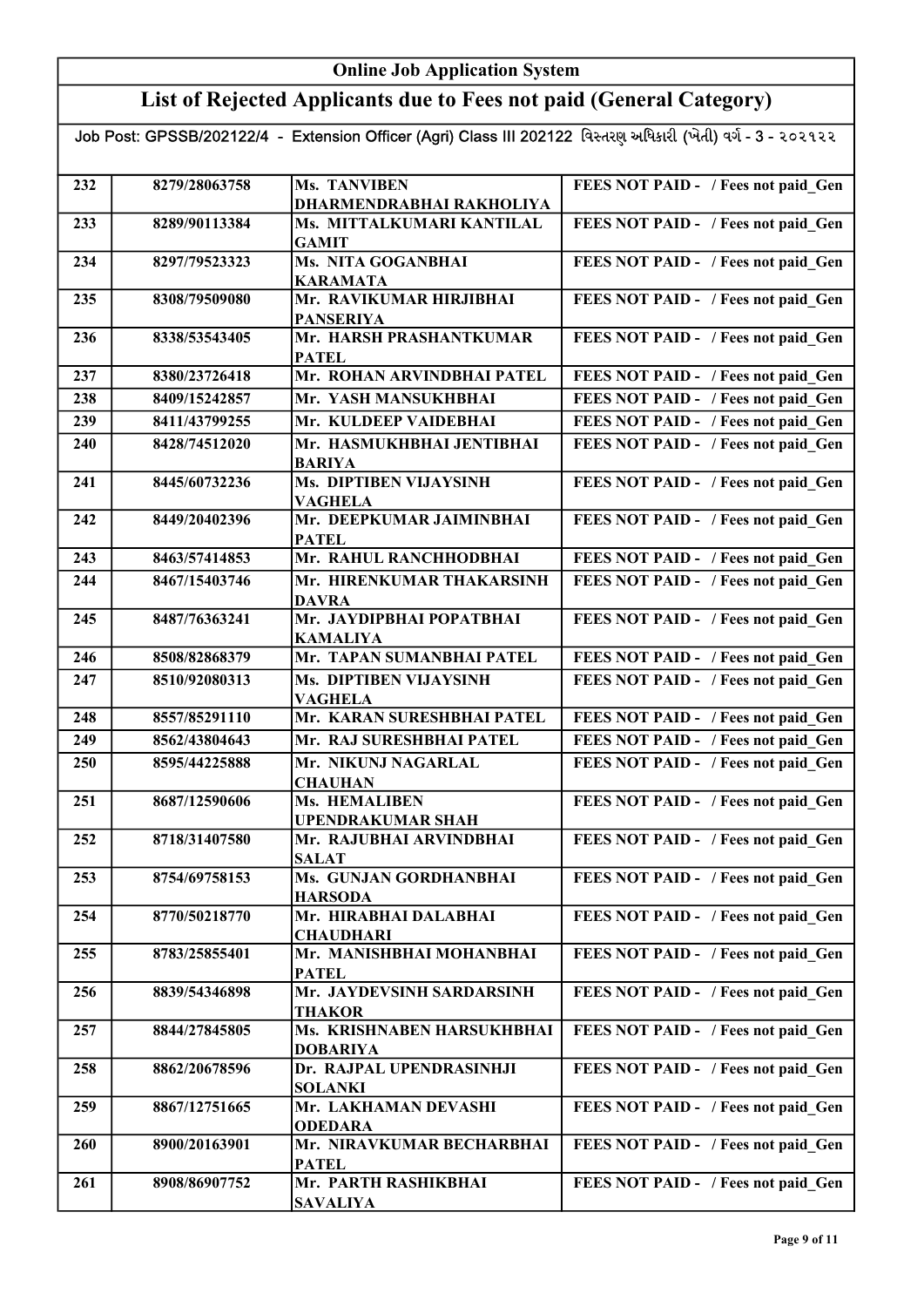## List of Rejected Applicants due to Fees not paid (General Category)

| 262 | 8967/61667781 | Mrs. MAITRI AKSHAY SOMAIYA                     | FEES NOT PAID - / Fees not paid Gen |
|-----|---------------|------------------------------------------------|-------------------------------------|
|     |               |                                                |                                     |
| 263 | 9003/67000658 | Mr. KALYANSINH KIRANSINH                       | FEES NOT PAID - / Fees not paid_Gen |
| 264 | 9019/59634940 | <b>CHAUHAN</b><br>Mr. KARANKUMAR DINESHBHAI    | FEES NOT PAID - / Fees not paid Gen |
| 265 |               | Mr. BHARGAV MANAHARBHAI                        |                                     |
|     | 9053/63237584 | <b>RATHOD</b>                                  | FEES NOT PAID - / Fees not paid Gen |
| 266 | 9074/65999940 | Mr. VIJAY NARSINHBHAI SHIR                     | FEES NOT PAID - / Fees not paid_Gen |
| 267 | 9095/42704425 | Mr. SUNILKUMAR CHIMANBHAI                      | FEES NOT PAID - / Fees not paid Gen |
| 268 | 9112/11604088 | Mr. HASMUKHBHAI JENTIBHAI                      | FEES NOT PAID - / Fees not paid Gen |
|     |               | <b>BARIYA</b>                                  |                                     |
| 269 | 9125/92993031 | Mr. NAVELSINGBHAI                              | FEES NOT PAID - / Fees not paid Gen |
|     |               | NAYAKABHAI RATHVA                              |                                     |
| 270 | 9127/47215793 | Mr. KRISHNARAJ KAMAL SINH                      | FEES NOT PAID - / Fees not paid Gen |
|     |               | <b>JETAVAT</b>                                 |                                     |
| 271 | 9147/77035049 | Mr. NARENDRAKUMAR                              | FEES NOT PAID - / Fees not paid Gen |
| 272 | 9152/13729818 | VITHALBHAI JADAV<br>Mr. PRAKASHBHAI KANUBHAI   | FEES NOT PAID - / Fees not paid Gen |
|     |               |                                                |                                     |
| 273 | 9158/35738562 | Mr. HASMUKHBHAI JENTIBHAI                      | FEES NOT PAID - / Fees not paid Gen |
| 274 | 9162/99949241 | Mr. DIPAKKUMAR MANOJBHAI                       | FEES NOT PAID - / Fees not paid Gen |
| 275 | 9211/90777976 | <b>CHAUDHARI</b><br>Mr. DIPAKKUMAR MANOJBHAI   | FEES NOT PAID - / Fees not paid Gen |
|     |               | <b>CHAUDHARI</b>                               |                                     |
| 276 | 9232/42666102 | Ms. HEMANGINI                                  | FEES NOT PAID - / Fees not paid Gen |
|     |               | <b>MAHENDRABHAI RATHVA</b>                     |                                     |
| 277 | 9240/28540071 | Mr. GHANSHYAMSINH                              | FEES NOT PAID - / Fees not paid Gen |
|     |               | <b>BALDEVSINH GOHIL</b>                        |                                     |
| 278 | 9260/84084169 | Mr. RITESHKUMAR                                | FEES NOT PAID - / Fees not paid Gen |
|     |               | SATYANARAYAN SOLANKI                           |                                     |
| 279 | 9263/27413472 | Mr. NILESH JENABHAI CHAUHAN                    | FEES NOT PAID - / Fees not paid Gen |
| 280 | 9265/62827049 | Mr. VIPULBHAI ISHUBHAI                         | FEES NOT PAID - / Fees not paid Gen |
|     | 9292/56954055 | <b>GAYAKWAD</b><br>Mr. AKSHAY SINGUBHAI RATHVA |                                     |
| 281 |               |                                                | FEES NOT PAID - / Fees not paid_Gen |
| 282 | 9302/29299792 | Ms. RIYABEN                                    | FEES NOT PAID - / Fees not paid Gen |
|     |               | PRAKASHCHANDRA RAVAL                           |                                     |
| 283 | 9308/74710798 | Mr. PRUTHVIKUMAR                               | FEES NOT PAID - / Fees not paid Gen |
|     |               | <b>GORDHANBHAI MAKAWANA</b>                    |                                     |
| 284 | 9360/61993273 | Mr. YOGESHKUMAR                                | FEES NOT PAID - / Fees not paid Gen |
|     |               | JAYANTIBHAI PATEL                              |                                     |
| 285 | 9382/48778778 | Ms. ASMITA MOHANBHAI                           | FEES NOT PAID - / Fees not paid Gen |
| 286 | 9394/47259705 | <b>SOLANKI</b><br>Mr. JIGAR BHAILALBHAI        | FEES NOT PAID - / Fees not paid Gen |
|     |               | <b>ASODARIYA</b>                               |                                     |
| 287 | 9416/22303674 | Mr. VIRALKUMAR ISHWARBHAI                      | FEES NOT PAID - / Fees not paid Gen |
|     |               | <b>VASAVA</b>                                  |                                     |
| 288 | 9535/86158241 | Mr. NIRMAL PAIJA ARVINDBHAI                    | FEES NOT PAID - / Fees not paid Gen |
|     |               | VITHALBHAI PAIJA                               |                                     |
| 289 | 9575/36738138 | Mr. SANYAM BHARAT KUMAR                        | FEES NOT PAID - / Fees not paid Gen |
|     |               | <b>DADHANIYA</b>                               |                                     |
| 290 | 9578/20391891 | Mr. HITESH BHUPATBHAI                          | FEES NOT PAID - / Fees not paid Gen |
|     |               | <b>GUJJAR</b>                                  |                                     |
| 291 | 9595/71319254 | Mr. ARAVINDSINH AGARAJI                        | FEES NOT PAID - / Fees not paid Gen |
|     |               | <b>THAKOR</b>                                  |                                     |